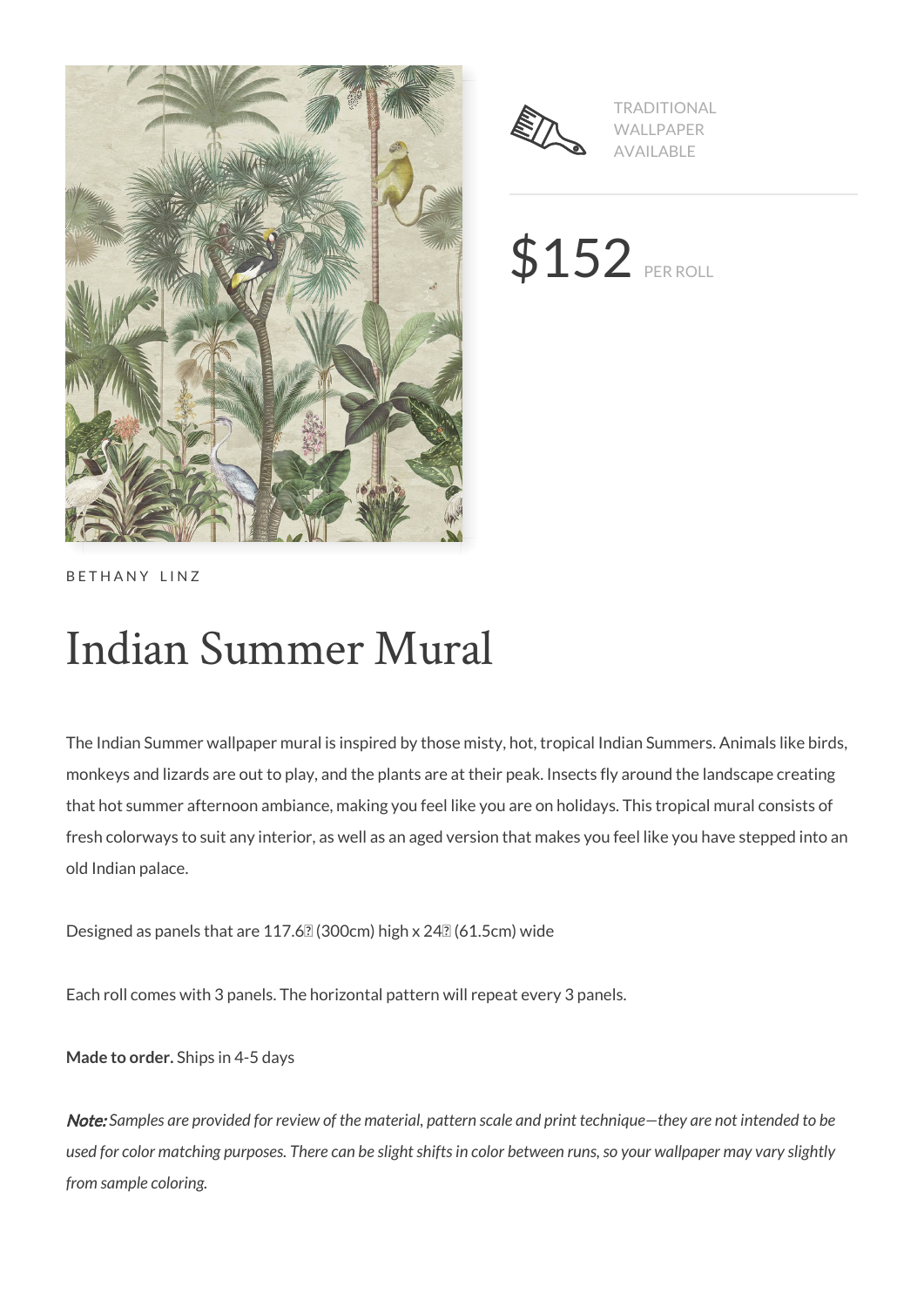*Please ensure that you order the correct amount as we do not guarantee that rolls printed in different batches will be an exact match.*



#### BETHANY LINZ

Bethany Linz is an Australian artist and textile designer who launched two collections with Milton & King as well as two new cactus designs. Aged With Grace is a collection inspired by old hand-painted murals. Hence, they feature how these works of art seem to grow even more beautiful over the years. The aesthetic is tropical yet rustic. Young At Heart is Bethany's first kids collection. The focus here is on educational wallpaper as well as simply playful and cheerful wallpaper. Both of these collections of wallpapers and fabrics concern time. However short or however long, there is beauty to behold. Shop for Bethany Linz's wallpapers and fabrics and enrich your space. [Read More....](https://www.miltonandking.com/blog/who-is-bethany-linz/)

### ADDITIONAL INFORMATION

At Milton & King we have a huge range of designer wallpapers for you to choose from whether you're decorating your hallway, living room, bedroom or dining room we have a wallpaper to suit your style and budget! With more than 500 wallpapers, we are bound to have the statement wallpaper you have been looking for. Our luxury collections are produced using a high quality non-woven base with all the precision and care you would expect from a global wallpaper manufacturer. Combined with superior customer support and quick delivery times